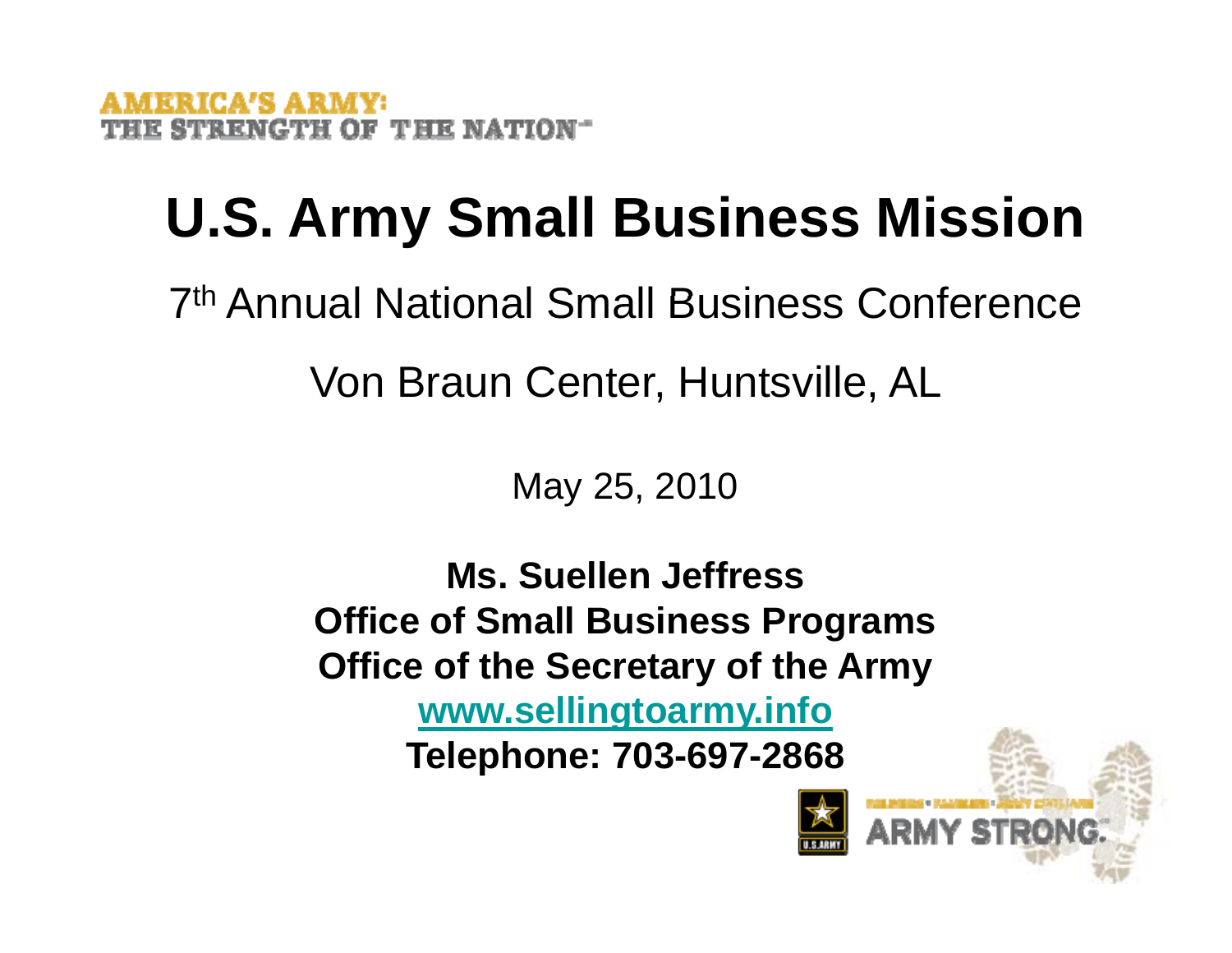### **THE NATI**

#### **WHAT THE ARMY BUYS**



ACE US Army Corps of Engineers

- Military/Civil Works Construction Projects
- Environmental Projects
- http://www.hq.usace.army.mil/hqsb/

AMC US Army Materiel Command



- Combat Systems
- Information Systems
- Installation Supplies & Services
- http://www.amc.army.mil/amc/smlbus



ATEC US Army Test & Evaluation Command

- Development and Operational Testing of Weapon Systems
- http://www.atec.army.mil/

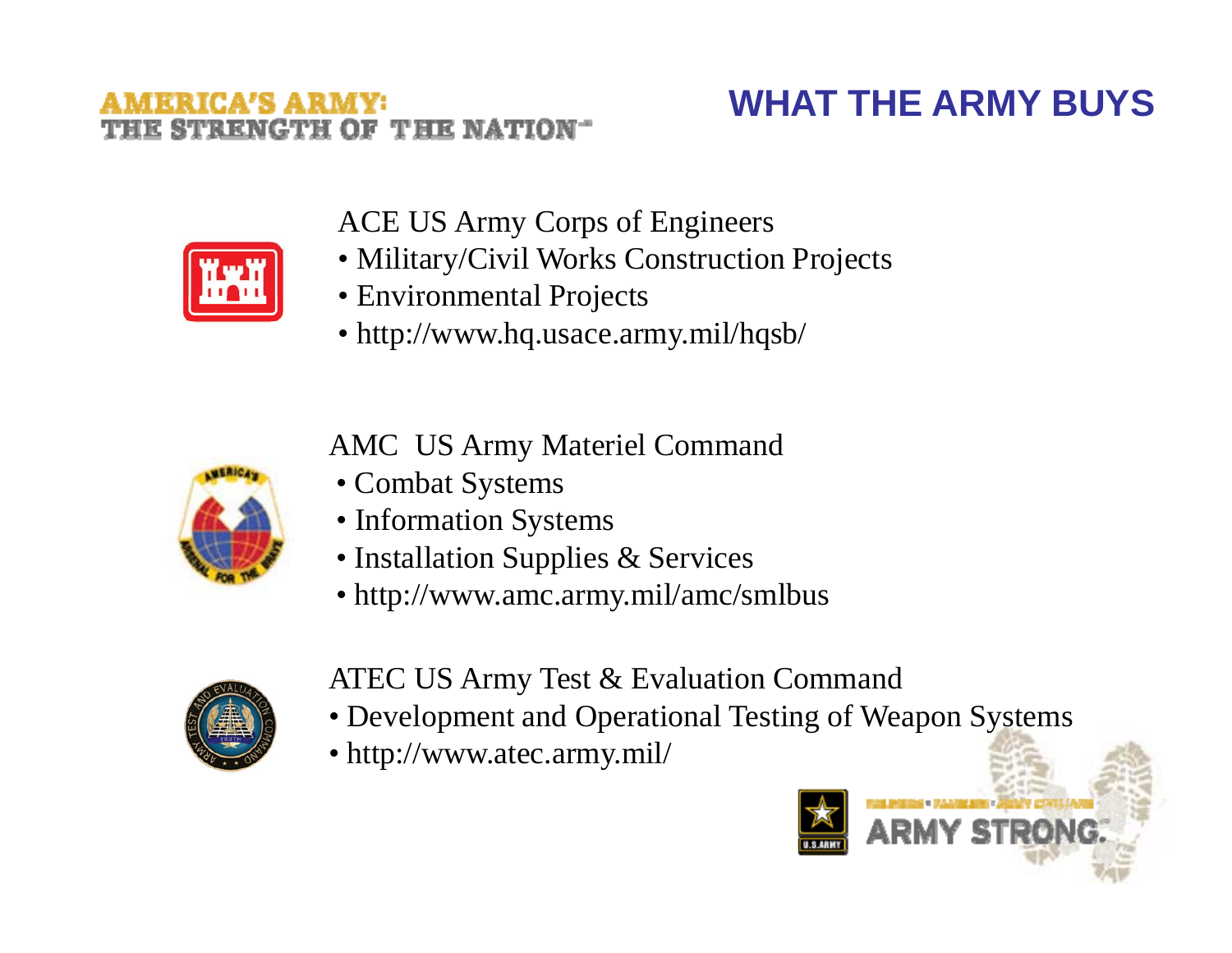### **THE NATIO**

### **WHAT THE ARMY BUYS**



NGB National Guard Bureau

- Base Operations; Information Technology Services/Equipment
- Construction/ Environmental Projects
- http://www.arng.army.mil/tools/contracting



SDDC Military Surface Deployment & Distribution Command

- Travel Services
- Transportation and Storage of Personal Property
- http://www.sddc.army.mil



SMDC S pace & Missile Defense Comman d http://www.sddc.army.milp

- Research and Development
- Engineering Support Services
- http://www.smdc.army.mil/SADBU/SADBU.html